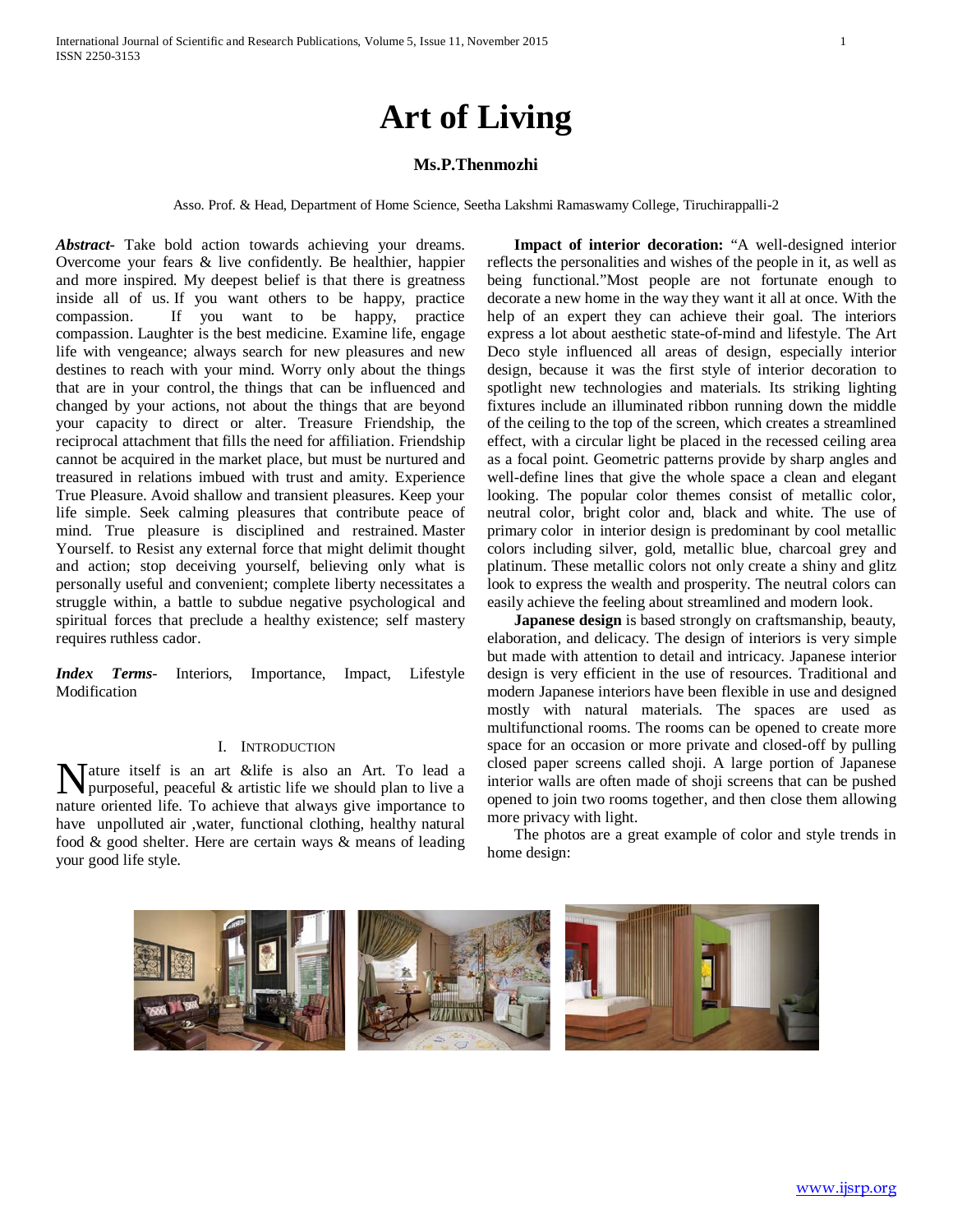

However, as we begin to understand the psychology behind design, and especially interior design, we can start to uncover the incredible influence that space and design have over individual behavior, mood and actions.While we have recently explored the impact that [colour](http://designbuildsource.com.au/colour-universal-language) has over individual feelings and how it affects us in a range of various ways, the concept of space in rooms has had little exploration, even though it has a big impact.

 **Proxemics** The study of space is known as proxemics, and it goes a far way in explaining why we feel a certain way when we enter a room. It specifically deals with the amount of space people need between each other in order feel comfortable and relaxed, which is heavily related to how a room is laid out or a public space situated. Studies have found that when chairs in public spaces are positioned too close together, or a room too tightly formed it forces individuals into socially interacting or excessively acknowledging those around them, causing stress levels to rise. This increased stress level has been linked with both decreases in performance, productivity and mood.In addition to this information, in 1962 John B. Cahoun discovered a link between violence and close proximity and density, which he labeled 'defensive space'. He discovered that unwanted, frequent social interaction caused feelings and eventual physical manifestations of violent behaviour.The success of a space, public or otherwise, relies for the most part on the atmosphere that it creates for the user. While functionality is always a key part of design, if individuals feel uncomfortable in the space, its functional aspects are simply wasted.

That is why for the success of an interior space to come to its full fruition, in addition to an understanding of proxemics (which is but one key element to understanding the psychology behind interior design) there must also be a complete understanding of its sensory effects.Not only can the design dictate the entire mood of a space, but also the actual social interactions one has. For example, the positioning of seating which is so close at sports games – while it is obviously an efficient use of space it actually also heightens the mood of the crowd, which can either create a strong camaraderie between complete strangers or bouts of violence between opposing supporters.The sensory effects of seeing, taktilnye (feeling), hearing and obonyatelnye (smelling) should be taken into consideration in understanding the influencing power that an interior design can actually hold.



#### **Seeing**

It includes the very influencing aspects of colour and light, shape and line, and can influence mood, attention and memory. In this regard, findings from a few studies of hospitals and prisons suggest that prolonged exposure to window views of nature can have important health related benefits (Ulrich, 1984).**Taktilnye**

The idea of touch is also an incredible sense to consider. The nervous or aggressive gravitate to soft textures due to their calming influence, while tiredness or sluggishness can be relieved through angular shapes and harsh lines. While this may not be ideal in the public setting, by using textures, lines and patterns that alleviate laziness in the workplace, like hard lines in an office kitchen to invigorate sluggish lunchers, productivity can be boosted.

# **Hearing**

The same can be said for hearing. While it is not a highly uniformed sense (some people cannot stand the sound of a ticking clock, while it soothes others) it certainly has influencing power due to its memory association, strong influence on mood and ability to create any given atmosphere according to the chosen sound, be it music or otherwise.

## **Obonyatelnye**

Finally there smells. Possibly one of the lease emphasised design influencers, smell can actually influence attitudes and show physical manifestations. Fresh strong smells invigorate us, the smell of certain foods can physically make our mouths water or conversely make us gag.

Color is an important consideration in interior design.Color has a powerful impact on people, it can energize, relax or stimulate. By considering the effects of color you can encourage activity or create a calm mood .Colors can energize you, put you in a happy mood, make you feel secure, make you feel calm and serene remind you of positive memories, make you hungry, make you smile, lift your spirits, focus and clear your mind, feel high-status. How colors make you feel should be an important factor in your decision-making. Colors can make you feel good so it makes sense to choose those colors that leave a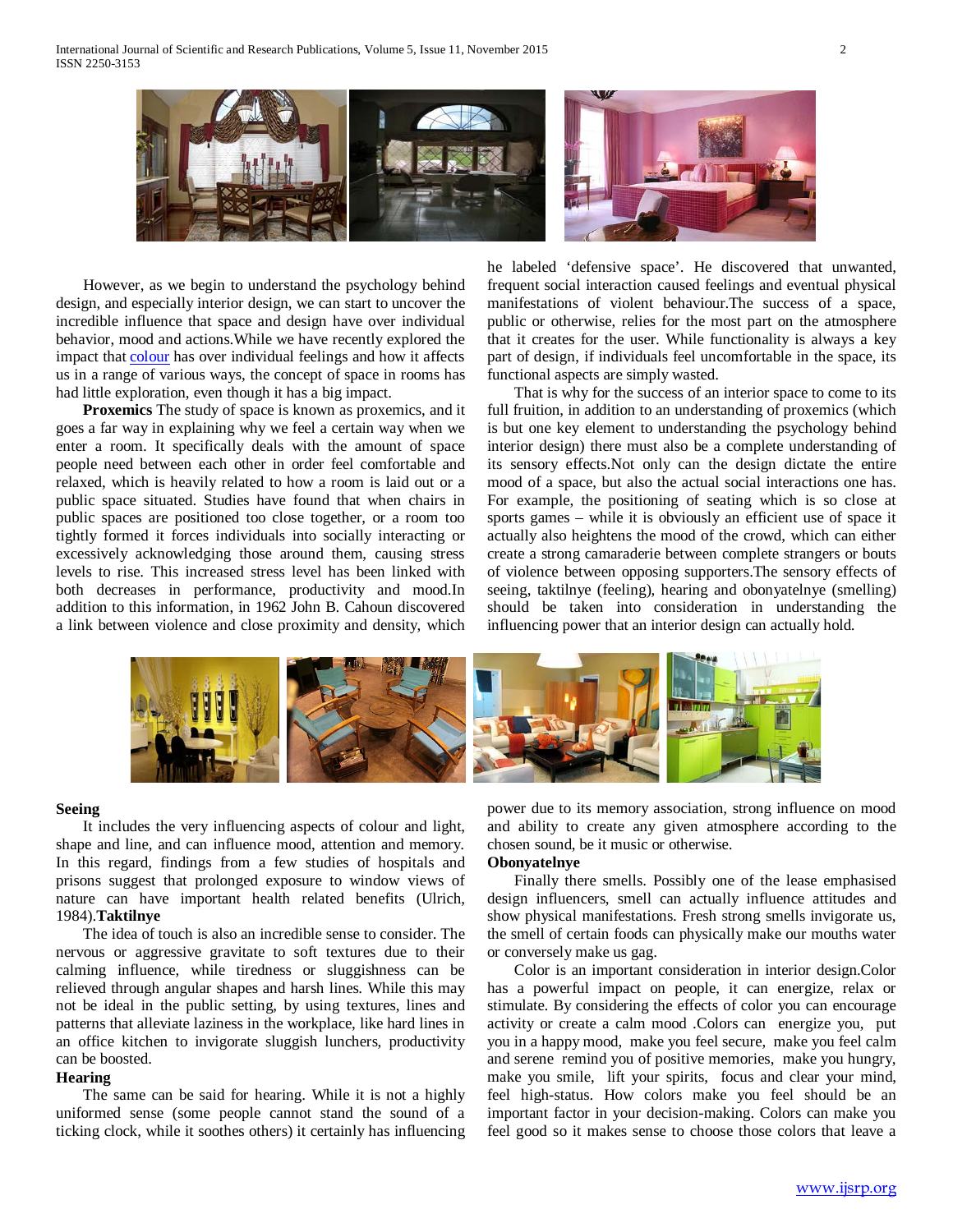positive impression on you. It's your home and well-being, after all. Following is general information on the effects of color. See how these match with your experiences and preferences.

# **THE COLOR WHITE**

In Western culture, white is associated with purity (think weddings, angels, white sheets hung on a line), elegance, and is perceived as uplifting. White can be used to make a space feel larger or that it has more light. When used in the wrong way, however, white can seem lifeless and boringOn its own, pure brilliant white can look high-maintenance, particularly with very modern interior design styles that include lots of polished surfaces.To soften the look of a room, use layers tints (from chalky white to ivory) and textures (in walls, textiles, and floor coverings). This will help make a white room warmer and more inviting – both psychologically and physically.

# **THE COLOR ORANGE**

The color orange is the warmest color. It is perceived as emotionally stimulating, energetic, vibrant and fun.Saturated orange attracts attention and stimulates appetite. It is is often used in advertising, as well as in kitchens and restaurantsAs with other colors, the effect of the color orange depends on its hue (yellowish or reddish), its tint (mixture with light neutrals) or its shade (mixture with darker neutrals). The saffron robes of Asian monks evoke feelings of spirituality and serenity.On the other hand, in Mediterranean design, orange is mixed with brown and a bit of gray to create different shades of terracotta. These hues create the warmth and richness of country living in Italy, Spain, and Provence.

## **THE COLOR GRAY**

Used well, the color gray can lend interiors an elegant formality that is subtle without being overly conservative. It is the color if you want to create an air of calm, understated confidence. For gray to have this impact, it's best combined with whites and other neutrals.Gray can be a wonderful background color for other, more intense colors. If you get the right shade of gray and use it with colors that "pop" like pink, turquoise, or orange, it will calm the other colors down just enough.The danger with gray is that if you have this color on too many surfaces, with no other color (or a clean white) to brighten it up, the color gray will be overpowering and you'll end up in a dull, ominous environment. But throw in some whites, or more intense colors, and the color gray will become a chic, sophisticated backdrop for your living space.

## **THE COLOR BLACK**

Used well, the color black can lend an air of sophistication and elegance to an interior design scheme. Against a background of lighter colors or neutrals, anything in black will stand out. It can be used well to highlight archetecural detail, furniture, or ornamental details. **Brown** can be a 'delicious' color (think chocolate, coffee, cookies, bread). Those are the shades of brown that remind us of comfort, home and hearth. Nature, too, is full of the color brown. In most parts of the world, brown is the color of the earth, and most plants have got at least some brown in them. This is why the psychological effects of the color brown are often described as reassuring, safe and stabilizing – we tend to feel safe in nature (as long as we focus on the positives and not the possibilities of natural disasters).In interior design, the color brown can add warmth and depth. It can inject earthiness into a cool or neutral color combination and make a room more more inviting and comfortable.

#### **THE COLOR GREEN**

The color green is perceived as calming and reassuring. In nature, the color green tells us that we are safe, that we are in a fertile, water-rich environment, above freezing temperatures, where there is enough to eat and we will survive. We can relax. While we love the greens of nature, the fact is using green in interior design is a bit tricky. Natural greens are made up of many hues of green; this can make green paint or fabric seem flat and fake by comparison. One of the ways to use green successfully in rooms is to combine more than one shade of it, or to combine it with other colors. Sage, gray, pink and magenta go well together. Or, you can combine greens with neutrals and blues for a coastal look.

To have a beautiful living room, you need beautiful living room furniture. Beyond just looking good, our furniture should be designed with plenty of storage space in each piece, whether it's a wall unit or the famous Bronson room divider. Living rooms are for lounging. Your guests and yourself will need comfortable Sofas to sit.

# **THE COLOR PURPLE**

They say purple is the color of royalty. For centuries, the intended psychological effect of the color purple was to show that the wearer was of the nobility. However, purple is a rich, deeply satisfying, complex color that can add real luxury to a room. On the other hand, there is a danger that purple can look garish or cheap.The psychological effects of the color purple depend on how 'warm' or 'cool' the hue is:Bluish purples can be serene and calming and have a 'mysterious' depth. Reddish purples demand more attention and can dominate a room, so it should be used sparingly.

## **THE COLOR RED**

 Red is an extremely powerful color. It is the color of passion, appetite, and action. For these reasons, along with the color orange, red is often used in advertising, as well as in kitchens and restaurant decor. As with other colors, the psychological effects of the color red depend very much on its intensity.So while vibrant hues of red have been shown to raise people's heart rate and blood pressure, you might feel quite comfortable with muted, warm, earthy shades of red around you. While red is also associated with danger (think fire, stop lights, and red ink in business) it is also the color of action. Red should not be overused. Red can make it feel that the walls are closing in on you. But as an accent or even a wall color, it can be very effective at creating a mood that is passionate and action-oriented.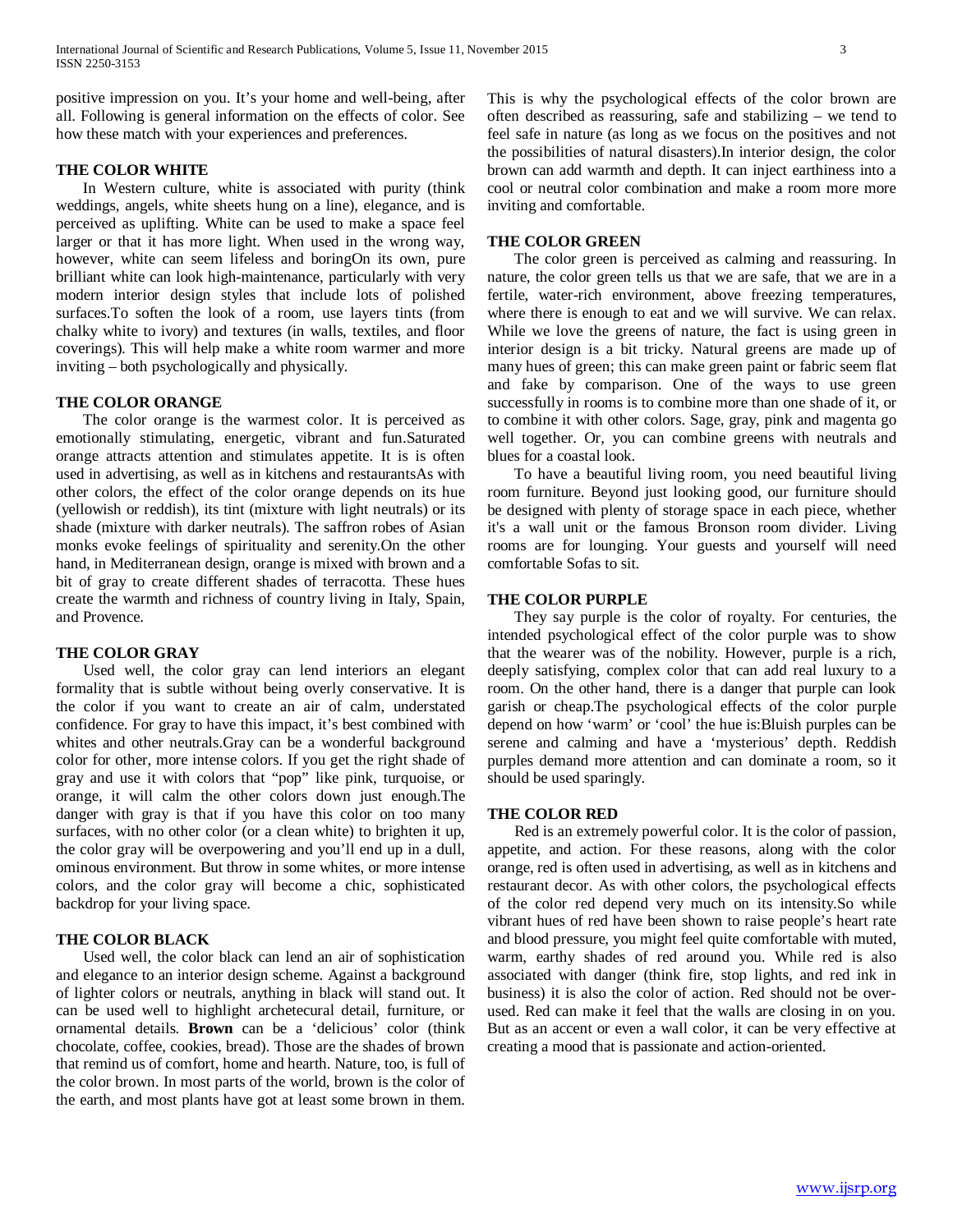



#### **THE COLOR PINK**

 The color pink comes in lots of hues. Ripe-peach pink, bubble gum pink, hot Caribbean pink – they each have their own appeal and psychological effects.In most Western countries, the color pink is seen as a 'feminine' color, and frequently used for anything to do with baby girls. But refined, sophisticated versions of the color pink have been used in European interior (and fashion) design for centuries, for both men and women.Generally, when used in interior design, the psychological effect of the color pink is described as soothing and comforting.



#### **THE COLOR BLUE**

 More people say that blue is their favorite color than any other. In interior decorating, you can use the color blue to create a reflective, intellectual atmosphere. It's not common to overheat emotionally and get upset or aggressive in a 'cool' environment – and the color blue has actually been shown to lower our blood pressure and heart rate. You can use the color blue to cool down a hot, sunny room. Obviously, blue doesn't actually lower the temperature, but it makes us feel cooler. The reverse is true when you're decorating a north-facing room. Blue walls, flooring, or furniture can give it a distinctly icy feel to a space. Indigo is a rich deep blue that is a favorite hue of the color. Indigo is the color associated with intuitiion and understanding. Dark blue evokes feelings of trust and dependatibility and is often used in



advertising for banks and other financial instiutions, as well as for business attire.

 Apart from these aesthetic living place,we should have sound mind in sound body .

To Live Life To The Fullest:

- Take bold action towards achieving your dreams.
- Overcome your fears & live confidently.
- Be healthier, happier and more inspired.

 "The Feel Good Lifestyle is one of those few blogs that actually makes your life better. 'Feel good' is the definitely right word for it."

## **A step in the right direction**

 Previously, experts thought taking 10,000 steps a day was enough to control your weight, but a world-wide study has just established that women up to the age of 40 and men up to 50 need 12,000 steps a day to help shift that middle jiggle.

**Laughter is the best medicine** Studies have found that those with a positive attitude suffer less from conditions such as heart disease. Find something to laugh at every day to give your feel-good hormones a boost.

## **Tips for a healthy lifestyle**

 Sometimes it can feel as though eating a healthy diet, getting enough exercise and finding the time to find yourself is impossible. But learning to live a healthier lifestyle is easy when you change one small thing at a time.

# **Golden Tips for Good Life**

 Examine life, engage life with vengeance; always search for new pleasures and new destines to reach with your mind.

 Worry only about the things that are in your control, the things that can be influenced and changed by your actions, not about the things that are beyond your capacity to direct or alter..

 Treasure Friendship, the reciprocal attachment that fills the need for affiliation. Friendship cannot be acquired in the market place, but must be nurtured and treasured in relations imbued with trust and amity.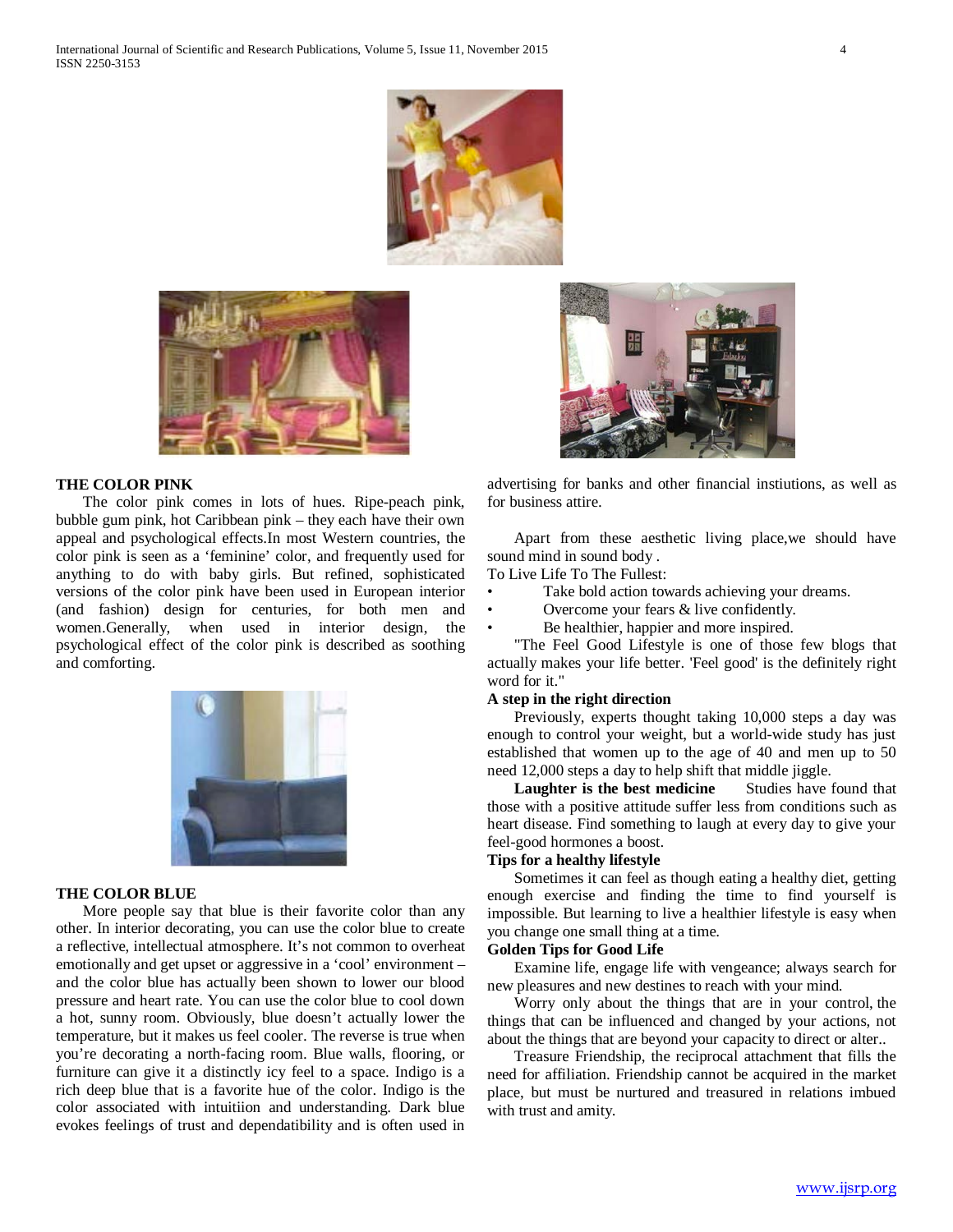Experience True Pleasure. Avoid shallow and transient pleasures. Keep your life simple. Seek calming pleasures that contribute to peace of mind. True pleasure is disciplined and restrained.

 Master Yourself. Resist any external force that might delimit thought and action; stop deceiving yourself, believing only what is personally useful and convenient; complete liberty necessitates a struggle within, a battle to subdue negative psychological and spiritual forces that preclude a healthy existence; self mastery requires ruthless cador.

 Avoid Excess. Live life in harmony and balance. Avoid excesses. Even good things, pursued or attained without moderation, can become a source of misery and suffering.

 Be a Responsible Human Being. Approach yourself with honesty and thoroughness; maintain a kind of spiritual hygiene; stop the blame-shifting for your errors and shortcomings. Don't Be a Prosperous Fool. Prosperity by itself, is not a cure-all against an ill-led life, and may be a source of dangerous foolishness. Money is a necessary but not a sufficient condition for the good life, for happiness and wisdom.

 Don't Do Evil to Others. Evildoing is a dangerous habit, a kind of reflex too quickly resorted to and too easily justified that has a lasting and damaging effect upon the quest for the good life. Harming others claims two victims—the receiver of the harm, and the victimizer, the one who does harm.

 Kindness towards others tends to be rewarded. Kindness to others is a good habit that supports and reinforces the quest for the good life. Helping others bestows a sense of satisfaction that has two beneficiaries—the beneficiary, the receiver of the help, and the benefactor, the one who provides the help.

Healthy Lifestyle

 Choose Healthy Foods, Get Some Exercise, Avoid Unhealthy Habits, Remember Good Hygiene and leave your couch potato days behind. All you have to do is follow a few simple steps that will significantly improve your health.



 Choose food that contains minimal amounts of unhealthy fats. Unhealthy fats will raise your LDL cholesterol, and elevated LDL cholesterol often correlates with an increased risk for heart disease.

 Poly-unsaturated, mono-unsaturated and omega- 3 fats are all good lifestyle choices. These good fats lower your LDL cholesterol and raise your HDL cholesterol, which correlates with decreased risk for heart disease. Select foods that are low in both sugar and highly refined carbohydrates. Minimize your consumption of sweets, soft drinks, sugary fruit juices and white bread. Choose whole fruits, freshly-squeezed juices and whole grain bread instead. Eat a variety of different whole foods instead of eating processed foods. Eat fruits and vegetables for their high vitamin and mineral content. Choose lean meat, beans and tofu for their protein content. Enjoy whole grains such as whole wheat bread, whole wheat pasta, brown rice and quinoa. Eat lowfat dairy products. Skim milk and reduced fat cheeses will reduce your fat intake while ensuring that you receive enough calcium. **Incorporate organic foods.** Shop at a natural food store or buy food from your local farmer's market.

## **Get Some Exercise**

 **Start and finish your workout with stretching.** Gentle stretching will warm up your muscles before you work out and will relax your muscles after you work out.

 **Go to the gym 3 to 5 times per week.** Work out for half an hour to an hour, combining both cardio and strength training programs.

 **Exercise in your neighborhood.** Go for a jog or take your dog for a walk. Make sure that you move at a moderate pace for at least 30 minutes

 **Enjoy rigorous daily activities.** Both high-intensity gardening and housekeeping can exercise your body.

**Ditch your car.** Walk or bike to your destination instead.

# **Avoid Unhealthy Habits**

 **Avoid yo-yo dieting.** Once you've lost weight thanks to your improved lifestyle, then work hard to maintain your weight instead of cycling up and down the scale.

 **Stay away from fad diets.** Avoid liquid diets, diet pills and other diet supplements unless you are under the supervision of a physician.

 **Exercise in moderation.** Working out too long, too often or with too much intensity can increase your risk for injury. Make sure to build in some rest periods between your workouts.

 **Know what you weigh.** Being overweight and being underweight are not healthy states of being. Consult your doctor or a reputable weight chart that shows ideal weights for your age and body type.

## **Avoid excessive smoking and alcohol intake.**

 **Get plenty of sleep.** Studies have shown that those who sleep less tend to weigh more.

## **Remember Good Hygiene**

Shower every other day. Shower again if you have performed an activity that has made you sweat.

 **Brush and floss your teeth daily.** Regular flossing not only prevents gum disease but also prevents heart disease.

 **Clean your feet.** Make sure to scrub between your toes to prevent athlete's foot and unpleasant odors.

 **Always wear clean clothes.** In particular, always change your underwear and socks once daily.

 **Wear antiperspirant.** Wearing antiperspirant will prevent odor and will keep your shirts from being stained with perspiration.

## II. CONCLUSION

 Art refers to anything that involves the sense of beauty like literature, music, painting, sculpture, architecture etc. The aesthetic aspect of human mind craves for its satisfaction and